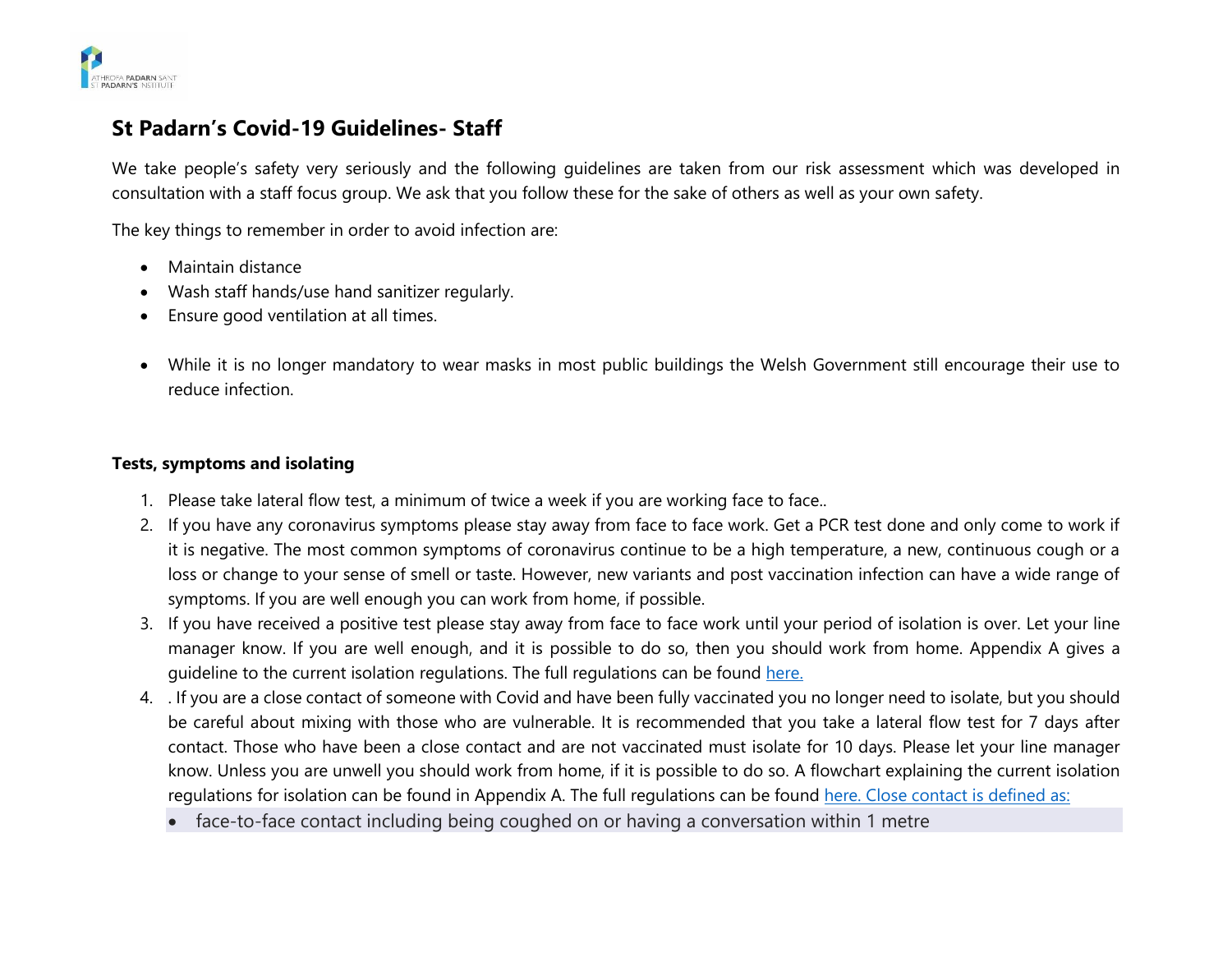

- skin-to-skin physical contact for any length of time
- contact within 1 metre for one minute or longer without face-to-face contact
- contact within 2 metres of someone for more than 15 minutes (as a one-off contact, or added up together over 1 day)
- travelled in the same vehicle or a plane
- 5. Anyone who has been abroad must follow the current isolation regulations before engaging in any face to face work. Information on current isolation regulations regarding travel can be found [here.](https://gov.wales/how-isolate-when-you-travel-wales-coronavirus-covid-19) If you need to isolate on return you may need to take that time as annual or unpaid leave. If you think you may need to isolate on your return from a trip abroad please discuss this with your manager before you go.

If you are usually based at St Padarn's, Cardiff, please get into the habit of taking your laptop home each day, just in case you have to isolate.

More information on the Welsh regulations on isolating can be found [here.](https://gov.wales/self-isolation)

Information on ordering lateral flow tests or booking PCR tests in Wales can be found [here.](https://gov.wales/get-tested-coronavirus-covid-19)

Please keep your line manager informed in the case of any of the above.

## **Safety measures**

- 1. A 2m distance will be maintained in offices shared by more than one person. If there is not room for this then one or more people will need to hot desk. The reason for this is that the longer you spend in one space with other people the more likely you are to be infected.
- 2. Meeting rooms and other shared space will be set out to allow as much distancing as possible. Please use the same chair in a meeting. If you are teaching please discourage learners from moving chairs closer together.
- 3. Windows are likely to be open to in order to ensure good ventilation, please do not close them, or allow learners to close them. You may need to bring extra layers!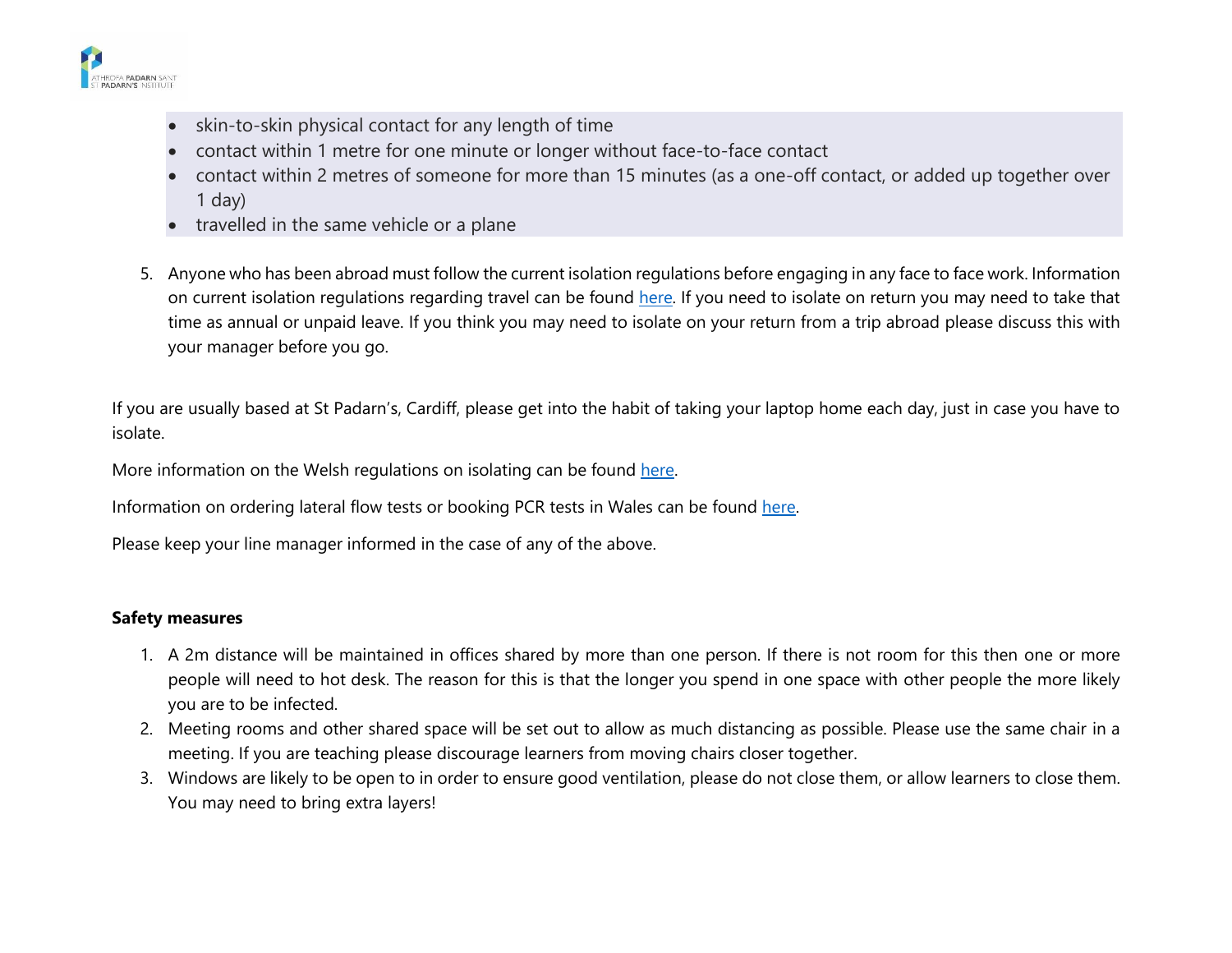

- 4. Changes in regulations mean that it is no longer mandatory to wear masks at St Padarn's activities, including when walking around the St Padarn's, Cardiff site. The Welsh Government still encourage the use of masks and people should feel comfortable to wear them.
- 5. There will be lots of hand sanitizer and anti-bac wipes around, please make good use of them.
- 6. On the Cardiff site, depending on numbers, there may be times when usually staff would join learners for lunch when we have to restrict this, although we will do that as little as possible.
- 7. There may be some restrictions of numbers of people in some rooms, these will be displayed outside.
- 8. Regular cleaning of high touch areas will be taking place.
- 9. There should be supplies of anti-bac wipes and hand sanitizer on desks. If yours have walked away or run out please let Sian know.
- 10. The Chapel will follow Church in Wales guidelines. Jordan has put together some guidance.
- 11. If you have visitors please send them the visitors guidelines so they know what to expect. It's not comfortable turning up somewhere being unsure what rules apply.
- 12. Please ensure that visitors/learners/contributors are sent the appropriate guidance ahead of their engagement with St Padarn's.
- 13. If you are booking a residential event in another venue please ask to see their Covid risk assessment so we can ensure that it meets our required safety measures.

## **Special circumstances**

- 1. **Extremely vulnerable staff.** Extremely vulnerable staff are those who would have been asked to shield during lockdown. A list of conditions can be found [here.](https://gov.wales/guidance-on-shielding-and-protecting-people-defined-on-medical-grounds-as-extremely-vulnerable-from-coronavirus-covid-19-html#section-38728) If you fall into this category and let us know then we will undertake an individual risk assessment to see if there are extra measures we can put in place to ensure your safety.
- 2. **Responsibilities to others.** There may be temporary situation in your life e.g. relative about to have a serious operation which mean that we need to take extra measures to minimise risk for you. Please talk to your line manager in these circumstances.